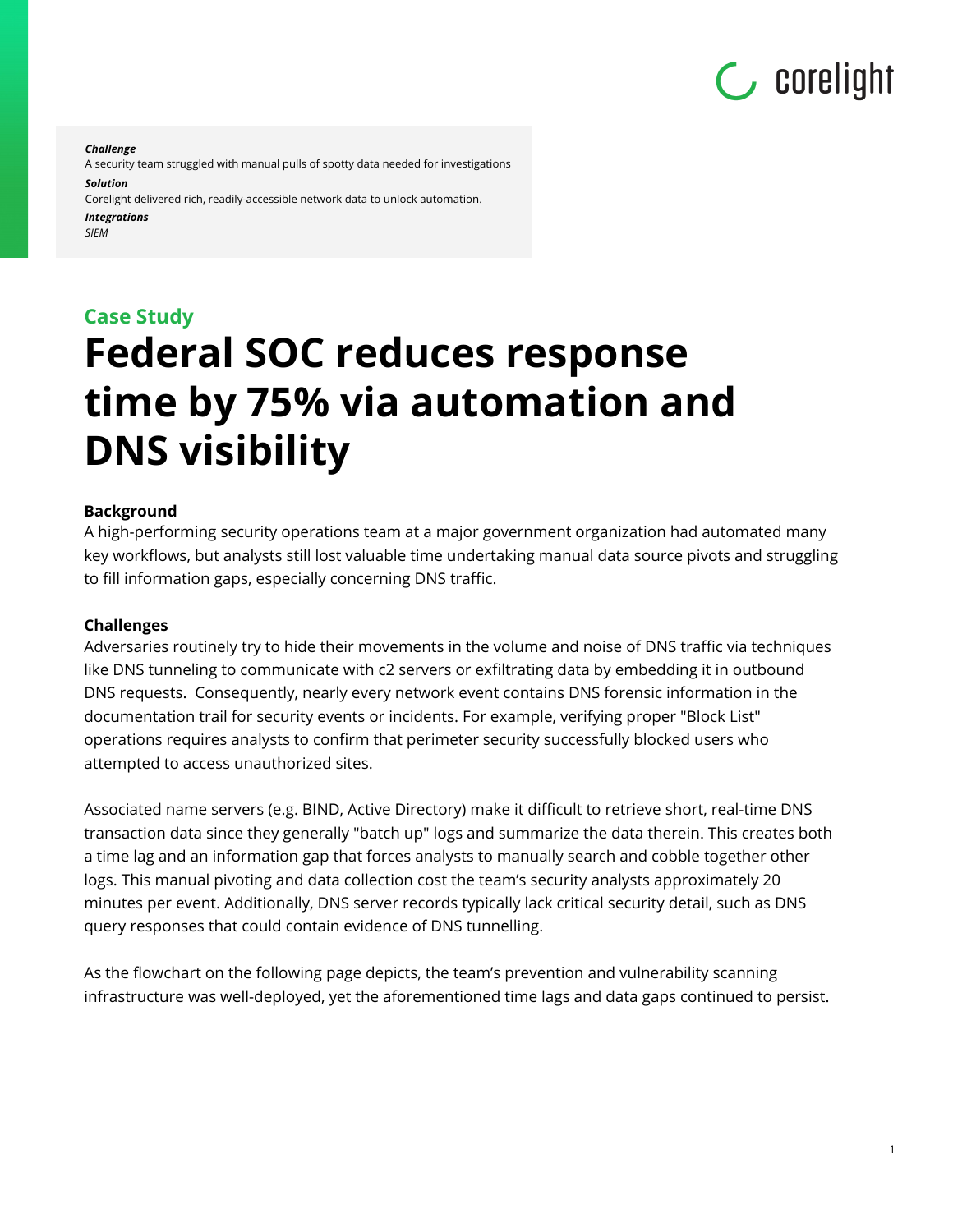

### **DNS event flowchart without Corelight**

#### **Solution**

The team decided to deploy and test a Corelight Sensor in the east-west traffic path between the AD servers and workstations. After reviewing Corelight's rich network logs in their SIEM they realized that virtually all of the user information they required for the event was already present in Corelight's DNS log, an example of which is shown with key DNS fields highlighted: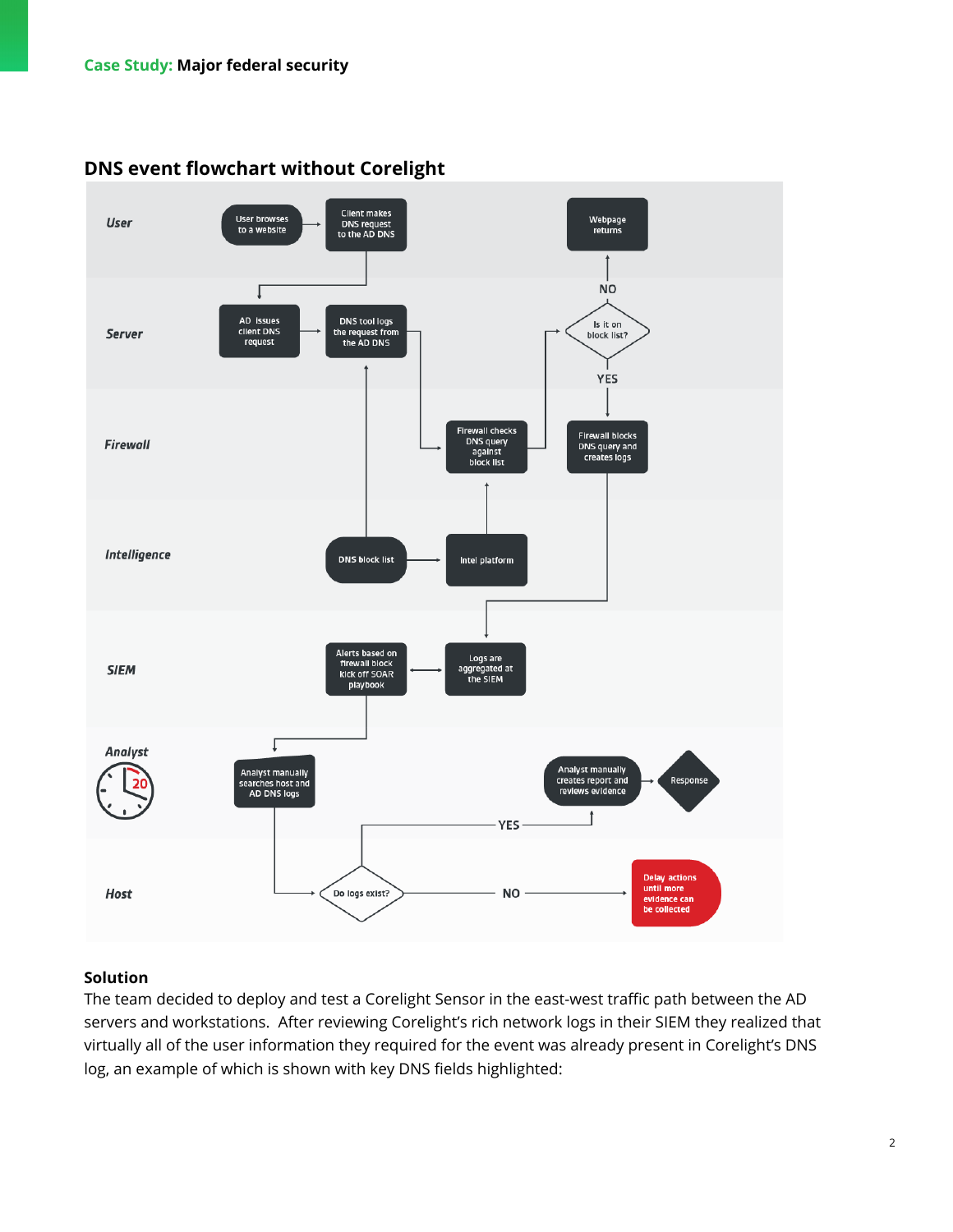#### **Case Study: Major federal security**



Armed with this new data and DNS visibility, the team quickly wrote a playbook consisting of SIEM queries that pulled recent traffic before/after the DNS request relevant to the host who triggered the alert and then enriched it with Corelight-derived user information. The result? A pre-populated event record that analysts could review to make an immediate decision and close-out, saving the team approximately 15 minutes per event, freeing up substantial team bandwidth to reinvest in higher-priority activities.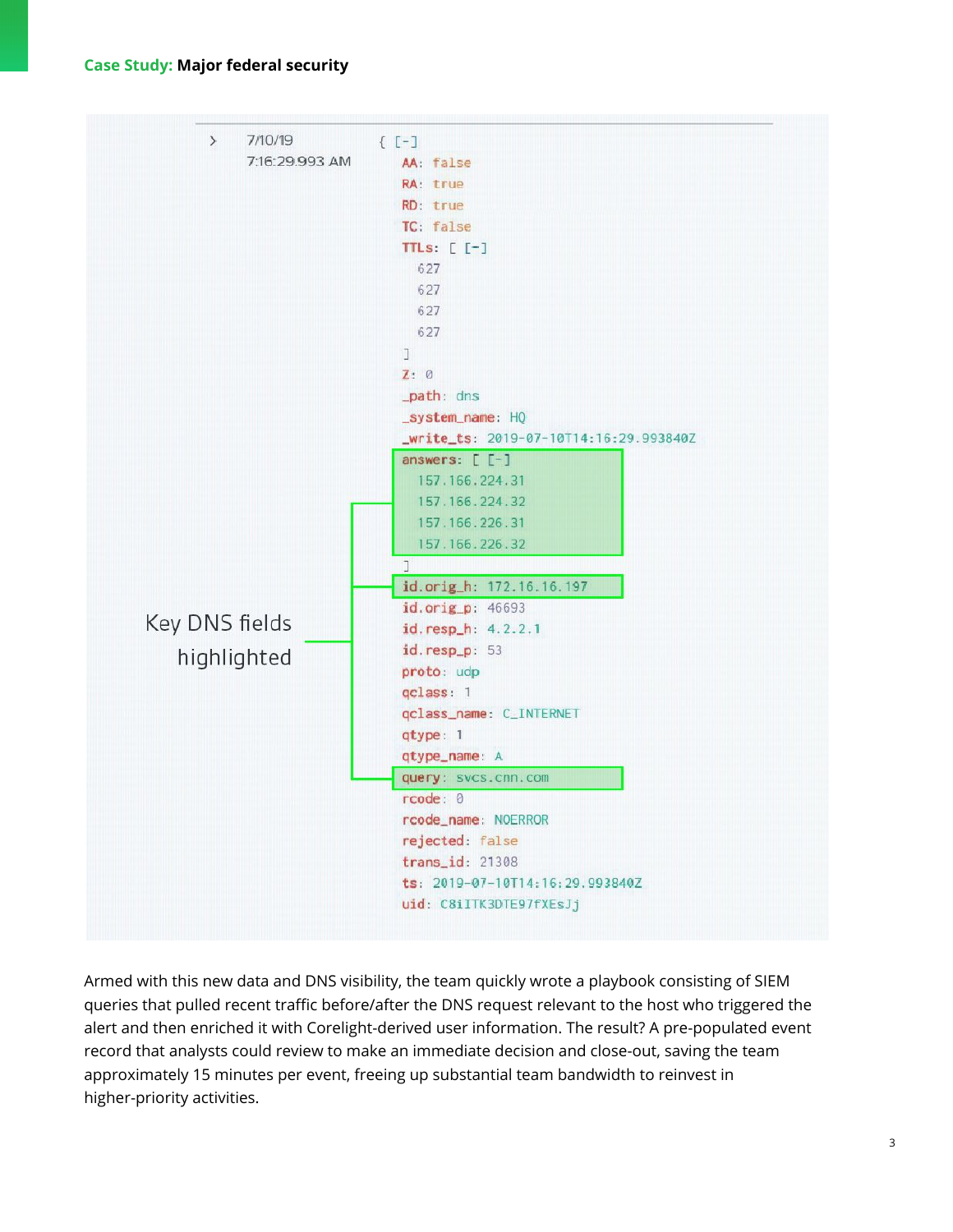#### **Case Study: Major federal security**

The flowchart below illustrates their new workflow with Corelight: